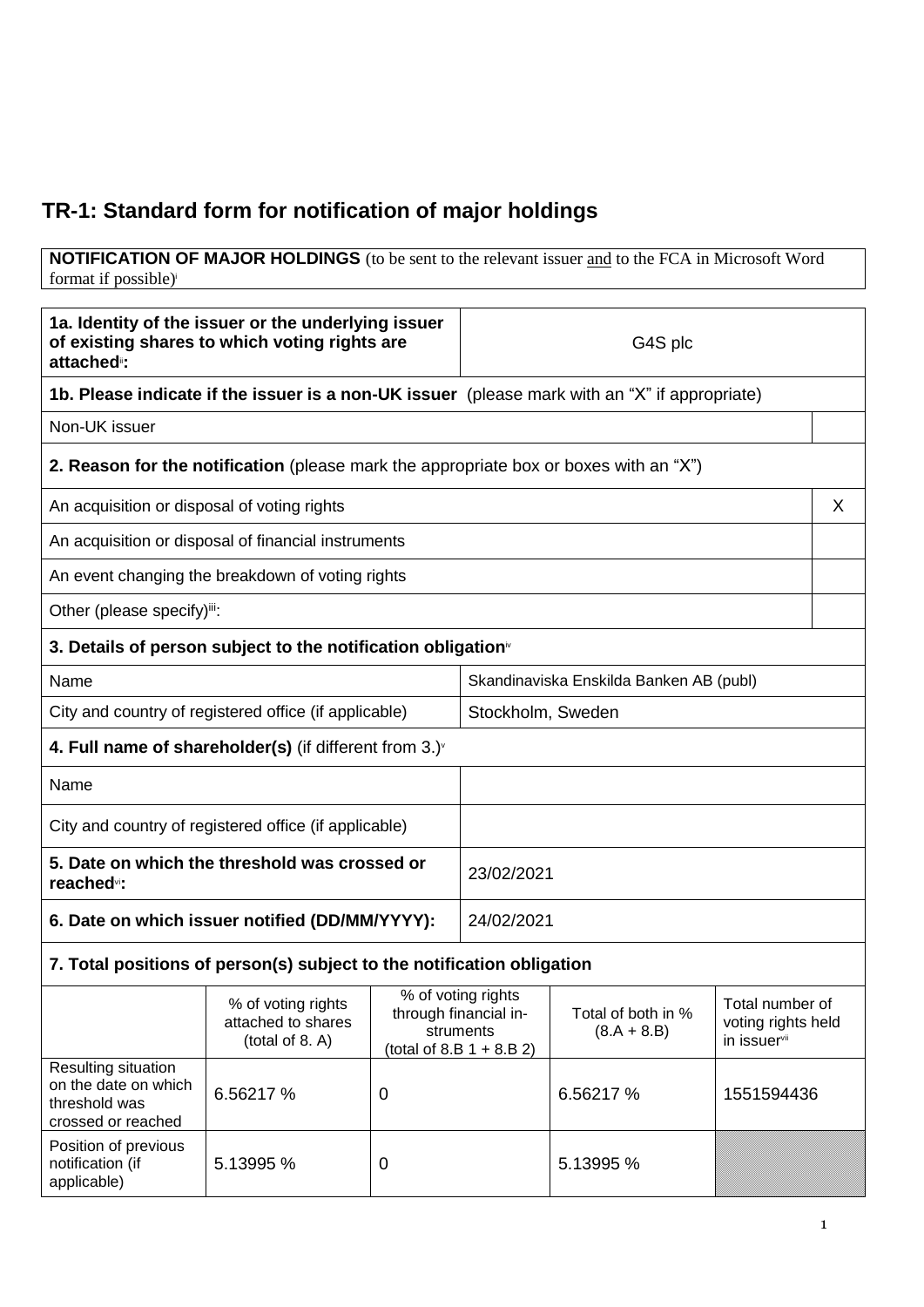## **8. Notified details of the resulting situation on the date on which the threshold was crossed or reached**viii

## **A: Voting rights attached to shares**

| Class/type of<br>shares<br>ISIN code (if possible) | Number of voting rightsix |                               | % of voting rights        |                               |
|----------------------------------------------------|---------------------------|-------------------------------|---------------------------|-------------------------------|
|                                                    | <b>Direct</b><br>(DTR5.1) | <b>Indirect</b><br>(DTR5.2.1) | <b>Direct</b><br>(DTR5.1) | <b>Indirect</b><br>(DTR5.2.1) |
| GB00B01FLG62                                       | 101816342                 | 1900                          | 6.56205                   | 0.00012                       |
|                                                    |                           |                               |                           |                               |
|                                                    |                           |                               |                           |                               |
| <b>SUBTOTAL 8. A</b>                               | 101818242                 |                               | 6.56217                   |                               |

| B 1: Financial Instruments according to DTR5.3.1R (1) (a) |                                        |                                          |                                                                                                        |                    |
|-----------------------------------------------------------|----------------------------------------|------------------------------------------|--------------------------------------------------------------------------------------------------------|--------------------|
| <b>Type of financial</b><br>instrument                    | <b>Expiration</b><br>date <sup>x</sup> | Exercise/<br><b>Conversion Period</b> xi | <b>Number of voting rights</b><br>that may be acquired if<br>the instrument is<br>exercised/converted. | % of voting rights |
|                                                           |                                        |                                          |                                                                                                        |                    |
|                                                           |                                        |                                          |                                                                                                        |                    |
|                                                           |                                        |                                          |                                                                                                        |                    |
|                                                           |                                        | <b>SUBTOTAL 8. B 1</b>                   |                                                                                                        |                    |

| B 2: Financial Instruments with similar economic effect according to DTR5.3.1R (1) (b) |                                      |                                             |                                                     |                                   |                    |
|----------------------------------------------------------------------------------------|--------------------------------------|---------------------------------------------|-----------------------------------------------------|-----------------------------------|--------------------|
| <b>Type of financial</b><br>instrument                                                 | <b>Expiration</b><br>$date^{\times}$ | Exercise/<br><b>Conversion</b><br>Period xi | <b>Physical or</b><br>cash<br><b>settlement</b> xii | <b>Number of</b><br>voting rights | % of voting rights |
|                                                                                        |                                      |                                             |                                                     |                                   |                    |
|                                                                                        |                                      |                                             |                                                     |                                   |                    |
|                                                                                        |                                      |                                             |                                                     |                                   |                    |
|                                                                                        |                                      |                                             | <b>SUBTOTAL</b><br>8.B.2                            |                                   |                    |